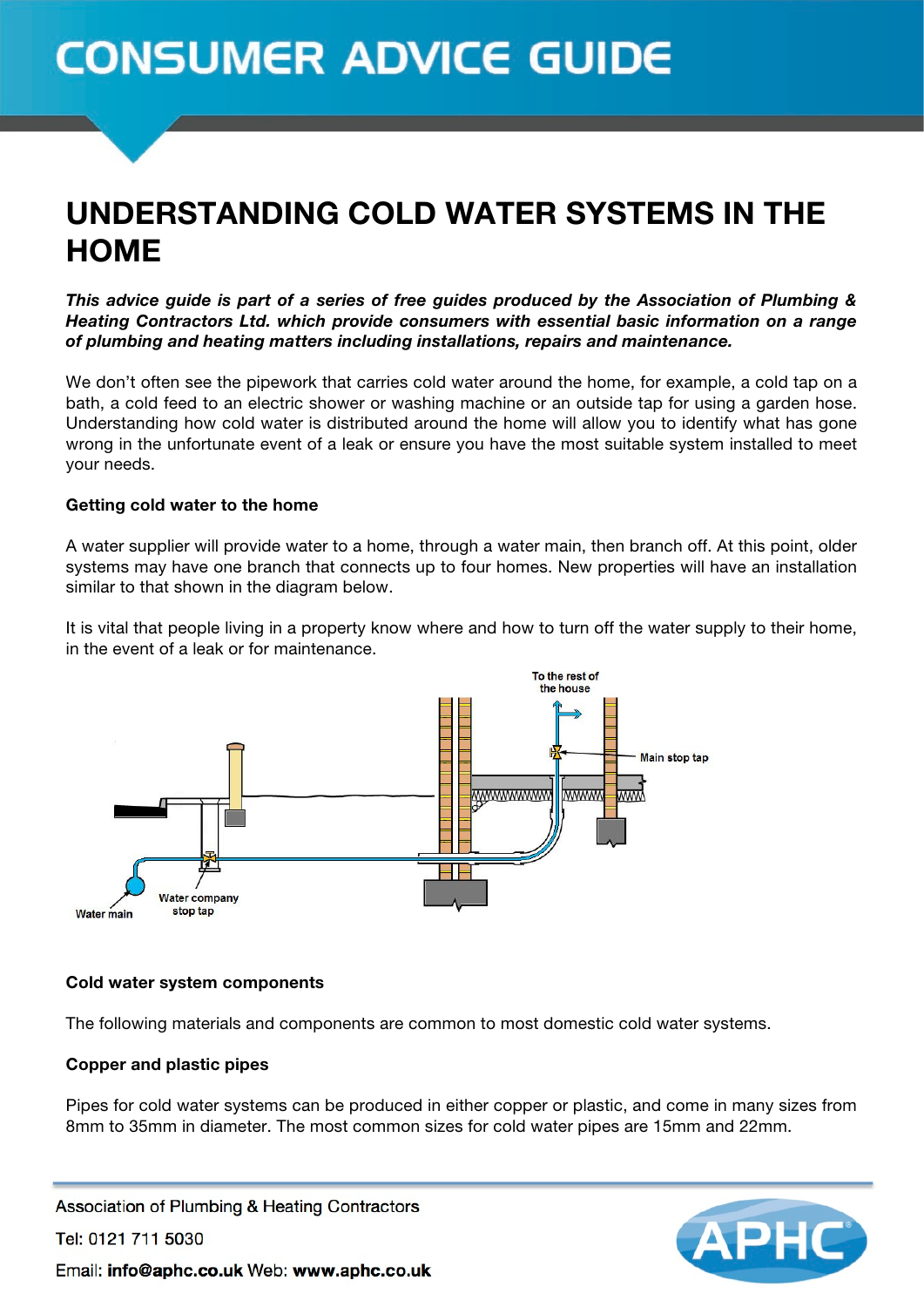# Lead pipes

Very old cold water systems used lead pipes to run water around homes; this is still in place in a lot of properties in the UK. Lead pipes are also very commonly used between the water company stop tap and the mains stop tap in your home. It is now illegal to fit or alter lead pipe, it must be replaced with a copper or plastic pipe when changes to water pipes are required.

# Cold feed

This is a pipe which provides cold water into a hot water or heating system.

#### Water main

This is a pipe that brings cold water directly from the water pipe in the street to the stop tap in your house

# Stop tap

This can also be called a stopcock or stop valve. This is the tap which turns off the cold water into your house, from the water coming in from the street.

#### The Storage Cistern

This is the reservoir of cold water used to supply either the hot water cylinder or the central heating system. Inside the cistern there are components:

Float operated valve - This is commonly known as a ball valve. It is a mechanical valve that automatically opens and closes as water is removed and added to a cistern, and they come in all shapes and sizes and materials.

**The warning pipe -** This is commonly referred to as the overflow. It will advise the occupier that a cistern is full and the valve is not turning off water and 'warning' that it could spill over the cistern sides.







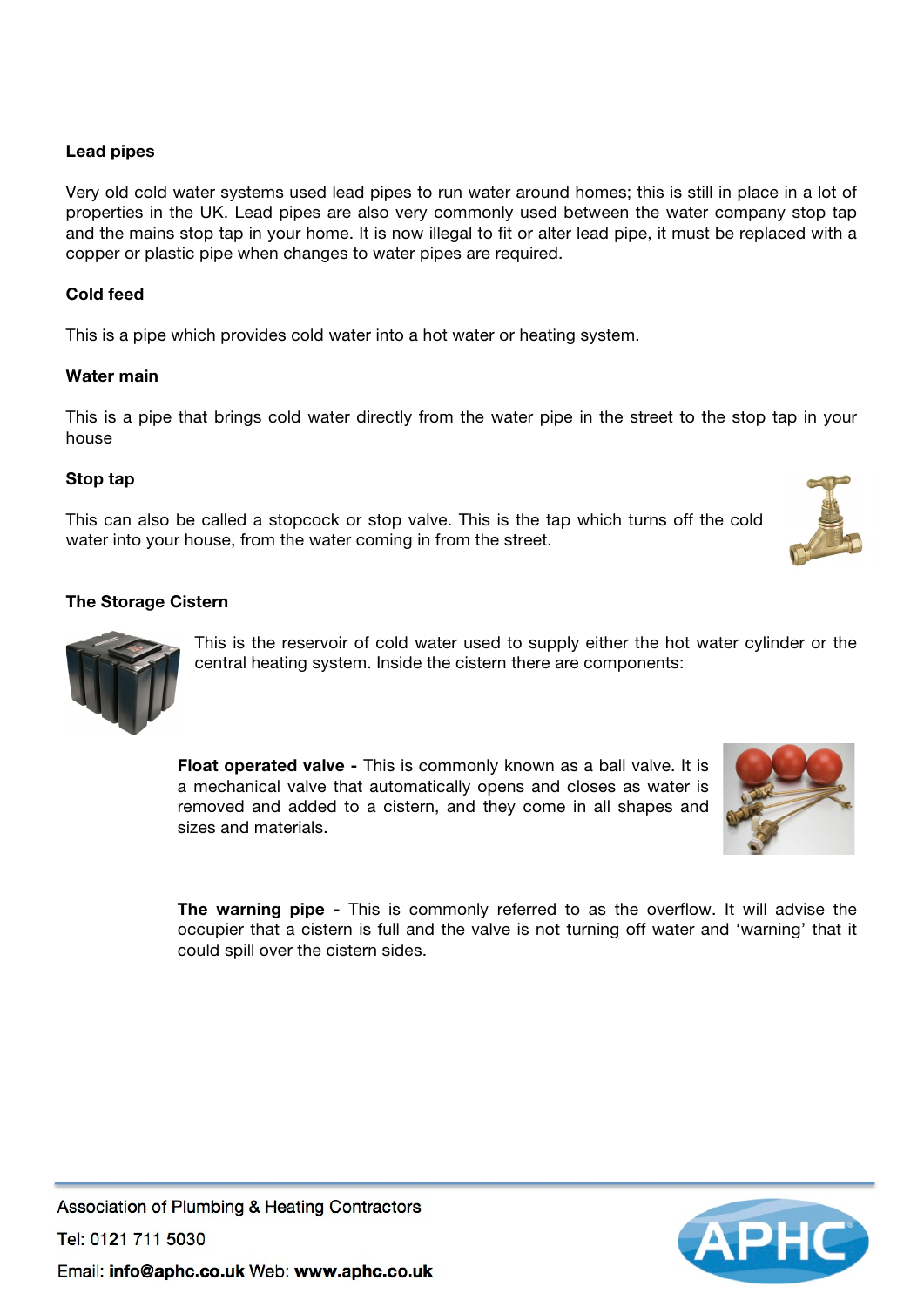# Types of cold water system

There are two main types of cold water system used in the UK, to distribute water around the home. The first (diagram 1 and 2 below), uses water supplied 'directly' from the water main, called a direct system and the other method (diagram 3 below) uses a storage tank (cistern) to give a store of cold water, then distributes the water around the home, known as an indirect system.



Association of Plumbing & Heating Contractors Tel: 0121 711 5030 Email: info@aphc.co.uk Web: www.aphc.co.uk